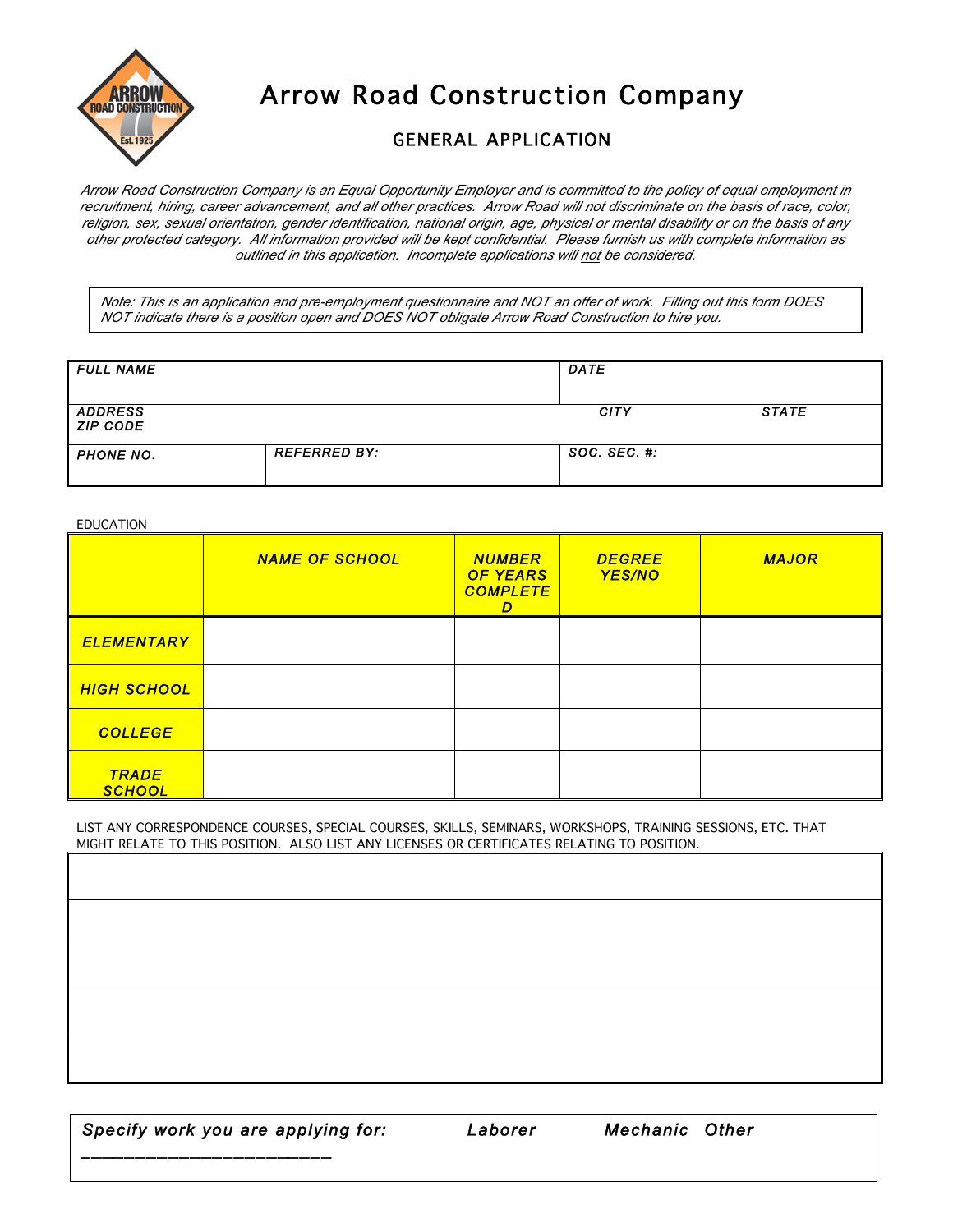| <b>PAST</b><br><b>EMPLOYER</b><br>(beginning with<br>most recent<br>employment) | <b>DATES</b><br><b>WORKED</b><br>FROM - TO | <b>PHONE</b><br><b>NUMBER</b> | CITY,<br><b>STATE</b> | <b>DUTIES/TITL</b><br>Ε | <b>SUPERVISO</b><br>R/CONTACT | <b>REASON FOR</b><br><b>LEAVING</b> |
|---------------------------------------------------------------------------------|--------------------------------------------|-------------------------------|-----------------------|-------------------------|-------------------------------|-------------------------------------|
| 1.                                                                              |                                            |                               |                       |                         |                               |                                     |
| 2.                                                                              |                                            |                               |                       |                         |                               |                                     |
| 3.                                                                              |                                            |                               |                       |                         |                               |                                     |
| 4.                                                                              |                                            |                               |                       |                         |                               |                                     |
| 5.                                                                              |                                            |                               |                       |                         |                               |                                     |

## *ONLY FOR APPLICANTS REQUIRED TO DRIVE AS PART OF THEIR JOB DUTIES:*

| Do you have a valid State Driver's License ? | Yes   | Nο           |                        |
|----------------------------------------------|-------|--------------|------------------------|
| License #                                    | Class | <b>State</b> | <b>Expiration Date</b> |
|                                              |       |              |                        |
| Any restrictions to your license ?           |       | Yes          | Νo                     |

*I give Arrow Road Construction the authority to investigate my driving record and request records from the state that issued the license.*

*SIGNED \_\_\_\_\_\_\_\_\_\_\_\_\_\_\_\_\_\_\_\_\_\_\_\_\_\_\_\_\_\_\_\_\_\_\_\_\_\_\_\_\_\_\_\_\_\_\_\_ DATE \_\_\_\_\_\_\_\_\_\_\_\_\_\_\_\_\_\_\_\_\_\_\_\_\_\_\_\_*

*Note: All Drivers must submit a valid driver's license before being hired.* 

## REFERENCES

| <b>NAME</b> | <b>ADDRESS</b> | <b>OCCUPATION</b> | <b>PHONE NUMBER</b> |
|-------------|----------------|-------------------|---------------------|
|             |                |                   |                     |
| L .         |                |                   |                     |
| .ت          |                |                   |                     |

*1. I certify that I am 18 years of age or older.*

- *2. I understand that employment may be contingent upon satisfactory results from a drug and alcohol test.*
- *3. I authorize Arrow Road Construction to investigate and verify the above statements. I also authorize all of the references above including present/prior employers, supervisors and educational institutions to give Arrow Road Construction any and all information concerning my previous employment, any pertinent information they may have, personal or otherwise, and release all parties from all liability for any damage that may result from furnishing same.*